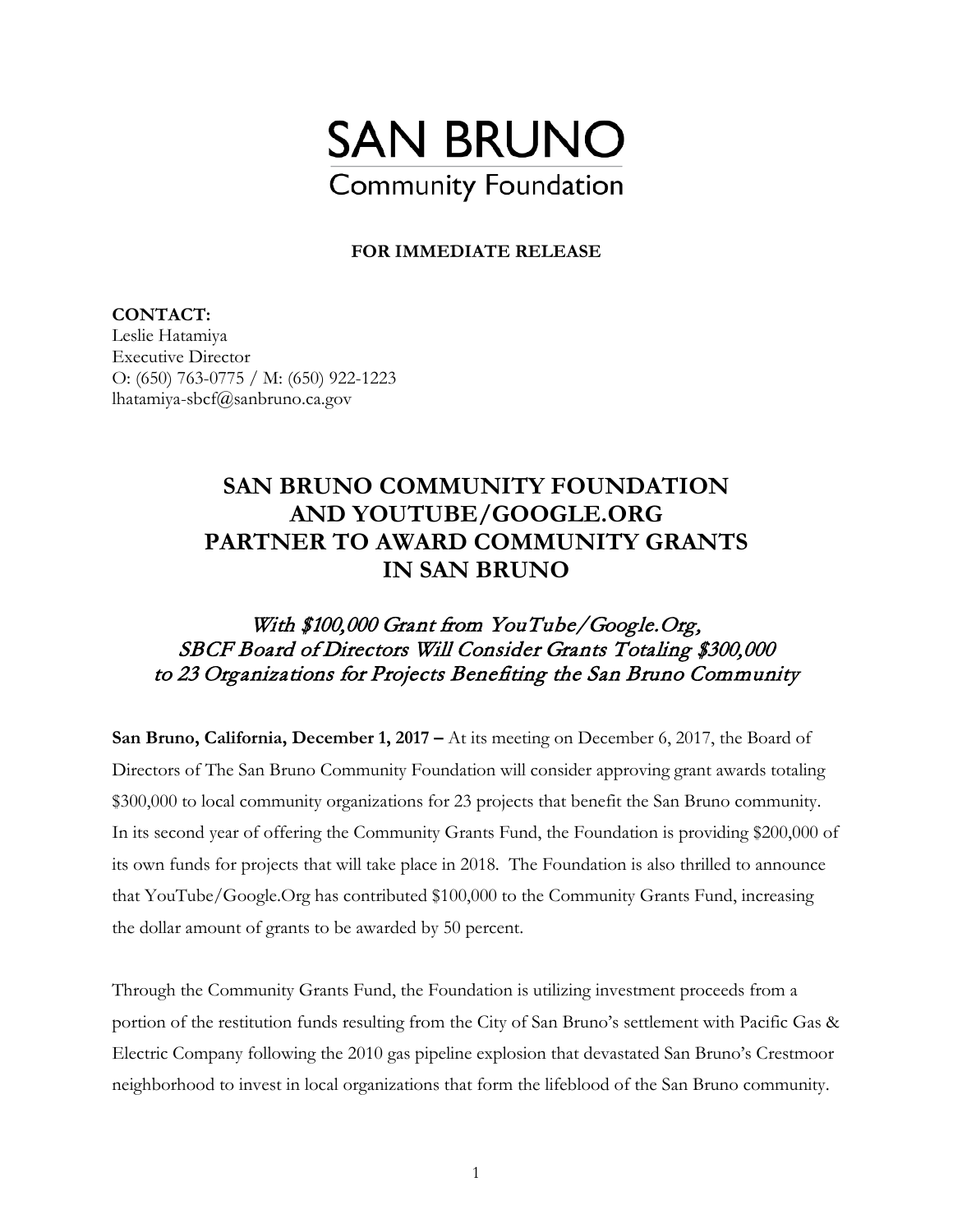This year, YouTube/Google.Org's generous contribution allows the program to fund nine more projects than it supported in its first cycle.

"For the second year in a row, we are delighted to support a wide range of community organizations doing important and meaningful work to benefit the people of San Bruno, such as Project Read's literacy programs for low-income San Bruno parents and children, Peninsula Conflict Resolution Center's health promotion efforts to combat diabetes in San Bruno's Pacific Islander community, and Community Overcoming Relationship Abuse's support services for victims of domestic violence," said Foundation President Nancy Kraus. "We are so grateful to YouTube/Google.Org – true community partners in San Bruno – as their generosity enables the Foundation to offer an additional \$100,000 in grants to many worthy organizations that serve a diverse cross-section of the San Bruno community."

The recommended grantees were selected from a competitive pool of grant applications that were received by the program's September 27, 2017, application deadline. A review panel of volunteers, including community members and individuals with grantmaking and nonprofit experience, reviewed and evaluated the applications, ultimately recommending that the Board approve grants to the 23 projects. Most importantly in its evaluation, the panel weighed the benefits of the proposed projects to the San Bruno community. Other criteria the panel considered include each proposal's alignment with one of the Foundation's identified focus areas, project methodology and budget, the requested grant amount in relation to anticipated community benefit, and the applying organization's track record, stability, and financial health. The recommended grant awards range in size from \$25,000 to \$1,500.

The Board will consider approving the following grant awards on December 6:

- \$4,000 to the American Association of University Women (AAUW) North Peninsula Chapter to provide funding for San Bruno middle school students to attend the Tech Trek science and math summer camp for girls held at Stanford University;
- \$5,000 to the Boys and Girls Clubs of North San Mateo County to support the Triple Play Sports and Wellness program for San Bruno families and youth;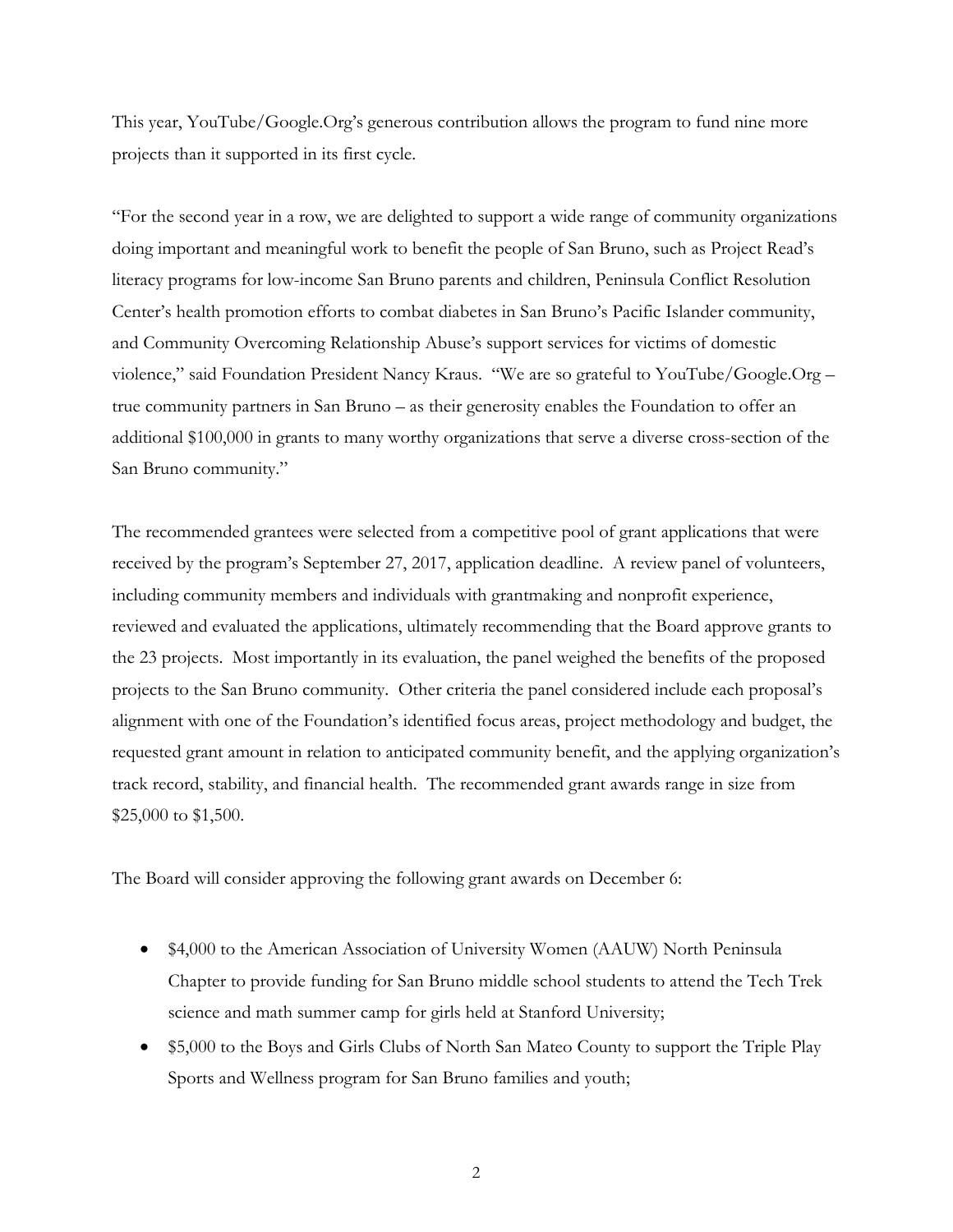- \$13,700 to the Capuchino High School Alumni Association to upgrade science equipment at Capuchino High School in support of curriculum transition to Next Generation Science Standards;
- \$15,000 to the Catholic Worker Hospitality House for the continued operation of its emergency homeless shelter located at St. Bruno's Catholic Church in downtown San Bruno;
- \$15,000 to the Center for Independence of Individuals with Disabilities to provide emergency preparedness training to seniors and individuals with disabilities;
- \$1,600 to the City of San Bruno to install a Bike Fix-It Station located at the San Bruno BART Station to aid cyclists with their bike maintenance needs;
- \$5,000 to the City of San Bruno to support the Narita, Japan, Sister City Exchange Program, which offers a cultural and educational exchange between San Bruno and Narita middle school students;
- \$20,000 to Community Overcoming Relationship Abuse (CORA) to provide San Bruno victims and survivors of domestic violence with 24-hour access to crisis intervention services, including crisis counseling, safety planning, and access to emergency shelter;
- \$1,500 to the County of San Mateo to support a San Bruno student pursuing higher education through the Al Teglia Jobs for Youth Scholarship Program;
- \$10,000 to Edgewood Center for Children and Families to provide support services to kinship families (where relatives assume parenting responsibilities when children can no longer remain with parents, thereby preventing the need for those children to be placed in foster care) in San Bruno;
- \$15,740 to First 5 San Mateo County to analyze the shortage of child care and preschool services in San Bruno, using maps to create recommendations for future child care and preschool expansion;
- \$15,000 to Latino Commission on Alcohol and Drug Abuse Services of San Mateo County to expand mental and behavioral health services for adults and developmental activities for youth in San Bruno;
- \$15,000 to the Lowen Soccer Club for maintenance of and improvements to San Bruno's widely used soccer fields;
- \$15,460 to Partners and Advocates for Remarkable Children and Adults (Parca) to support program operating costs and enhance summer field trip opportunities for REACH, an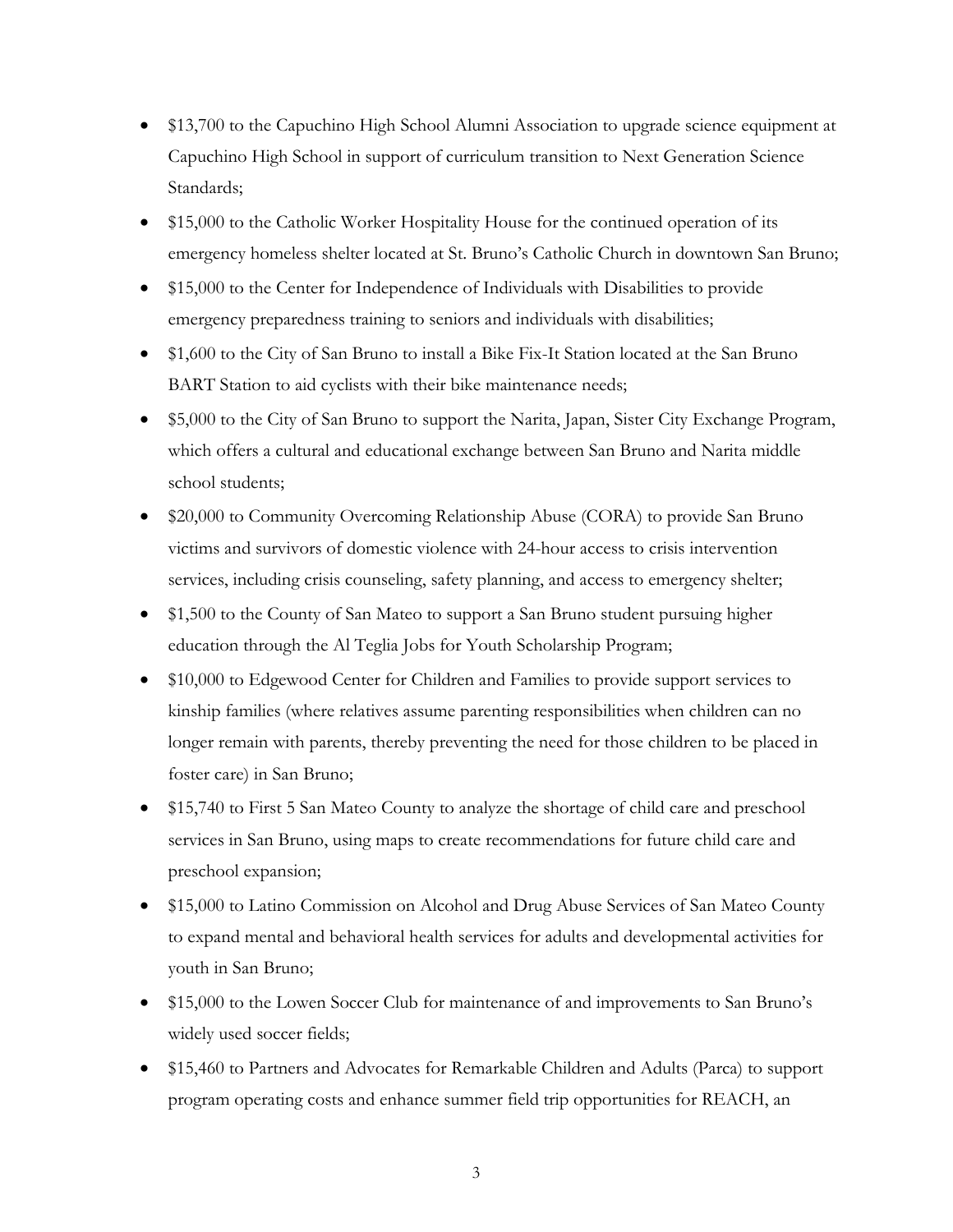inclusive, licensed day- and after-school program for children with and without developmental disabilities;

- \$15,000 to Peninsula Conflict Resolution Center to educate San Bruno's Pacific Islander community on diabetes prevention and treatment through the Pacific Islander Health Ambassador Program;
- \$25,000 to Project Read to continue expansion of literacy services to low-income San Bruno parents and children through Learning Wheels, Project Read's literacy van;
- \$20,000 to Project Sentinel to create a comprehensive housing counseling program that will provide fair housing outreach, education, and advocacy to underserved, low-income households in San Bruno;
- \$15,000 to Samoan Solutions for a Samoan cultural educational workshop series, culminating in a stage performance of Samoan legends open to all San Bruno residents;
- \$25,000 to San Bruno Education Foundation to establish a Gifted and Talented Education (GATE) program to engage accelerated learners and highly creative students in the San Bruno Park School District;
- \$3,000 to Skyline College Music Department for enhancement of the choral program, including increased choral education opportunities and participation in music competitions and festivals;
- \$20,000 to Social Good Fund, Inc., as fiscal sponsor for American Legion Post 409, for continued community building rehabilitation and renovations;
- \$20,000 to Society of St. Vincent de Paul of San Mateo County to provide services to San Bruno families and individuals at risk of homelessness through the organization's Peninsula Family Resource Center and San Bruno Store; and
- \$5,000 to Via Heart Project to provide hands-on CPR and AED training to students at San Bruno's Parkside Intermediate School.

"YouTube is proud to call San Bruno our home. We are very excited to join the San Bruno Community Foundation by helping to fund the most innovative efforts across the city," said Adrian Schurr, Bay Area Giving Manager for Google.Org. "This community grant initiative helps ensure the community's voice is heard."